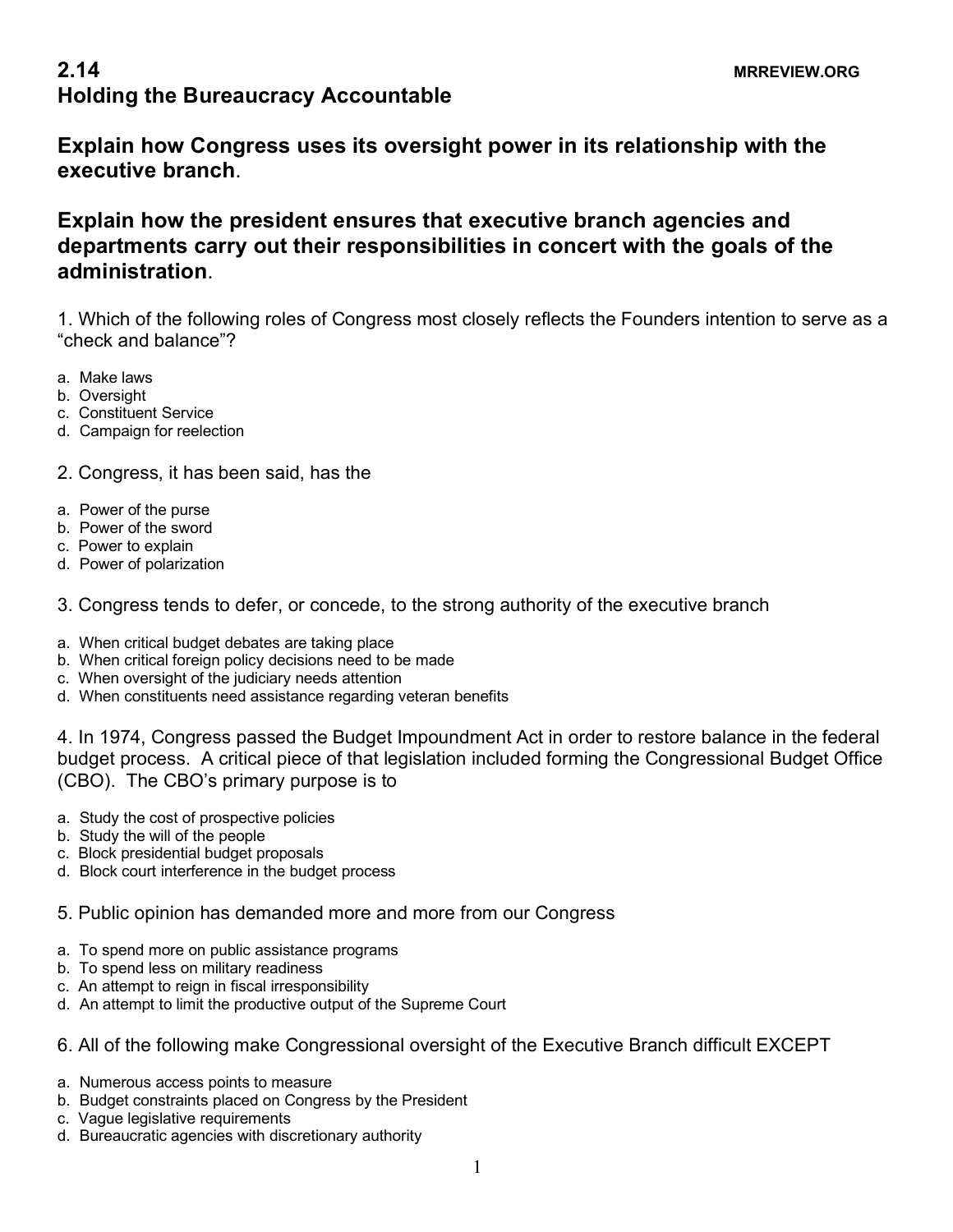## 7. In *Federalist 51* (1788) James Madison wrote:

"If men were angels, no government would be necessary. If angels were to govern men, neither external nor internal controls on government would be necessary. In framing a government which is to be administered by men over men, the great difficulty lies in this: you must first enable the government to control the governed; and in the next place oblige it to control itself. A dependence on the people is, no doubt, the primary control on the government; but experience has taught mankind the necessity of auxiliary precautions..."

Which of the following best reflects how the original U.S. Constitution embodied Madison's argument?

- a. Checks and balances
- b. Republicanism
- c. Authoritarianism
- d. The Bill of Rights

8. Congress engages in oversight of the executive branch in all of the following ways EXCEPT

- a. Holding hearings
- b. Investigating bureaucratic behavior
- c. Limiting budgets
- d. Firing Cabinet secretaries

9. Leading critics of Congressional oversight claim that our representatives all too often act like fire fighters. This means that

- a. Congress investigates too late, after the fact
- b. Congress investigates with a lot of noise and expensive "equipment"
- c. Congress only tries to end the problem by covering it up
- d. Congress fights the Executive Branch with old tactics

10. Pay-as-you-go provisions in Congress along with sequester agreements have been an attempt to

- a. Strip Congress of its war making powers
- b. Introduce term limits in Congress
- c. Control the expansion of government
- d. Increase the ease of raising taxes

11. The Executive Branch is more than a president. It is made up of hundreds of agencies each employing thousands of agents doing the president's bidding. Or do they? Why is it difficult for presidents to control their own administrations?

- a. The size of the federal bureaucracy makes it difficult to control
- b. The federal bureaucracy answers first to Congress
- c. The federal bureaucracy has been severely limited by judicial review
- d. The federal bureaucracy does not have sufficient manpower to operate efficiently

12. Article II, Section 1, Clause 1 of the U.S. Constitution states: "The executive power shall be vested in a President of the United States of America." According to political science this has created a

- a. Nominal executive
- b. Unitary executive
- c. Parliamentary executive
- d. Hereditary executive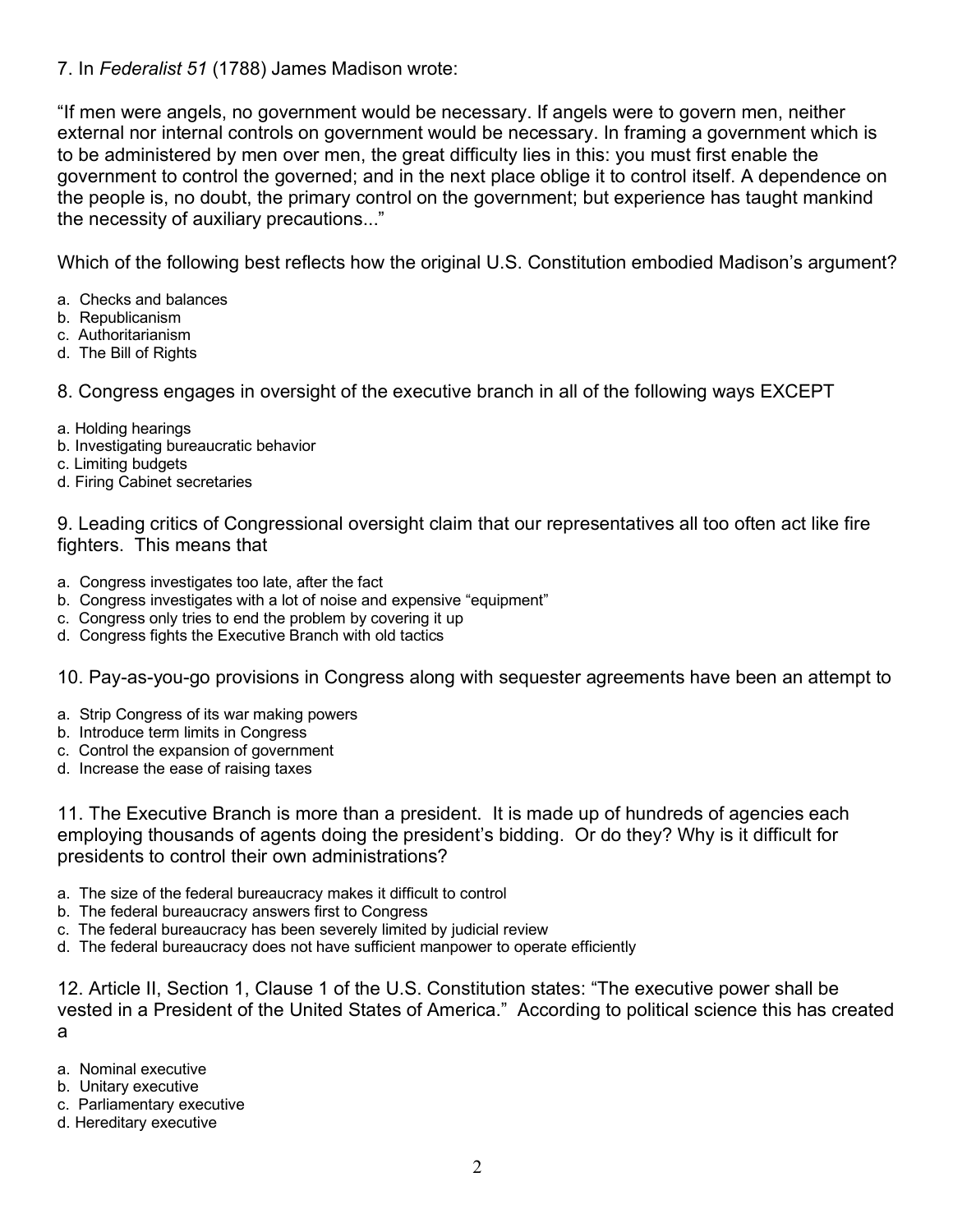13. The Vesting Clause of the U.S. Constitution has given authority to the president to execute and enforce the laws passed by Congress. In doing so, as critics often point out, presidents often

- a. Carry out laws without applying them to family members
- b. Carry out laws only in certain states
- c. Carry out laws in partisan ways
- d. Carry out laws that Congress hasn't even passed

14. The English King held certain prerogative powers "for the sake of unanimity, strength and dispatch." The U.S. Constitution appears to inherently vest such prerogative powers in the president, as well. What does this mean?

- a. Presidents can act beyond "statutory authorization"
- b. Law do not apply to the president
- c. Presidents can disregard the constitution
- d. Presidents can overrule Court opinions through "executive fiat"

15. In *Myers* v. *United States* (1926) the Court stated:

*"[The president] should select those who were to act for him under his direction in the execution of the laws…[A]s his selection of administrative officers is essential to the execution of the laws by him, so must be his power of removing those for whom he cannot continue to be responsible…"*

Which of the following headlines would be an appropriate example of the precedent in this case?

- a. "Majority Leader fired by the President, Membership Considering Impeachment"
- b. "Chief Justice Threatened by President, 'One more case like that and you're fired'"
- c. "President relieves Secretary of Defense of his duties, Congress fumes"
- d. "President tells Illinois Governor that Friday will be his last day in office; Residents Relieved"

## 16. How does the Office of Information and Regulatory Affairs (OIRA) assist the president?

- a. Keeps an eye on Congress to make sure that they are passing laws needed to keep the president happy
- b. Keeps both the president and the federal agencies informed about their respective responsibilities
- c. Keeps an eye on the Court to make sure that they are hearing cases related to executive priorities
- d. Keeps an eye on state governments to make sure they are living up to campaign promises
- 17. All of the following give the modern president tremendous inherent power to govern EXCEPT
- a. Executive Orders
- b. Executive Agreements
- c. Vesting Clause
- d. Judicial Review

18. The influence of the president over the bureaucracy is often difficult due to

- a. Supreme Court precedent
- b. Divided loyalties
- c. Excessive partisanship
- d. High profile impeachments